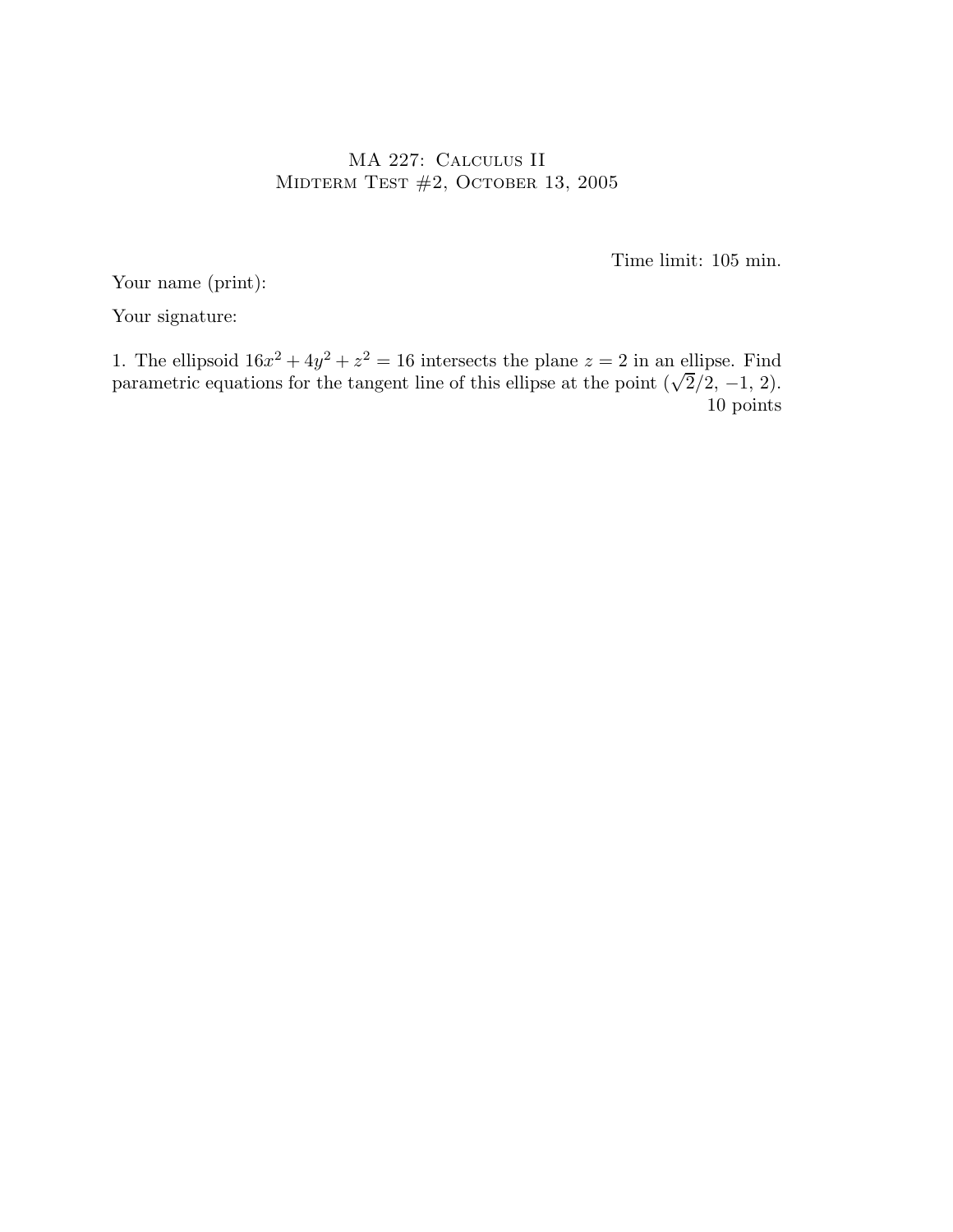2. Find all the second partial derivatives of  $f(x, y) = e^{-x} \cos(xy)$ .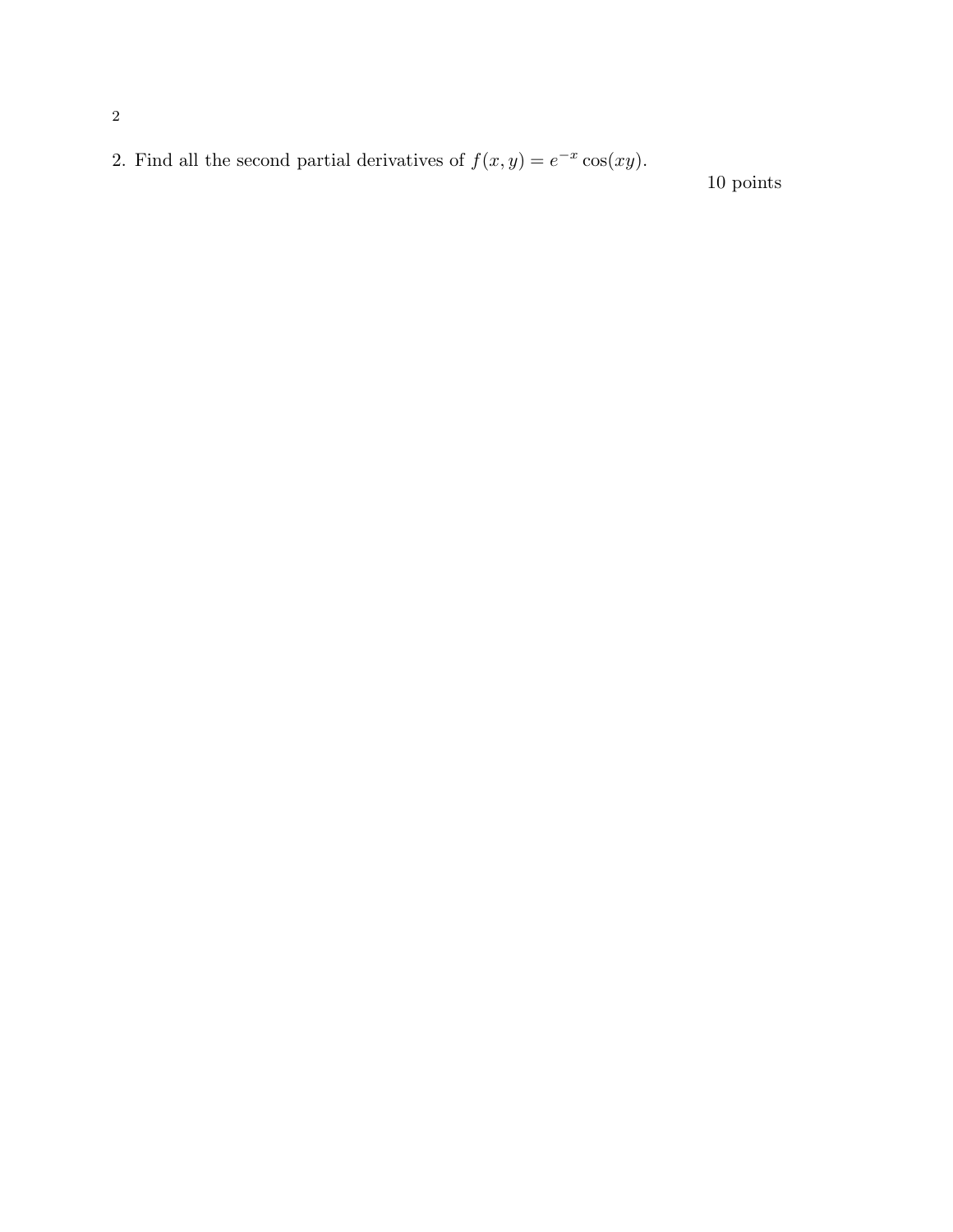3. Find an equation of the tangent plane to the parametric surface  $x = u^2$ ,  $y = v^2$ ,  $z = uv$  at the point for which  $u = v = 1$ .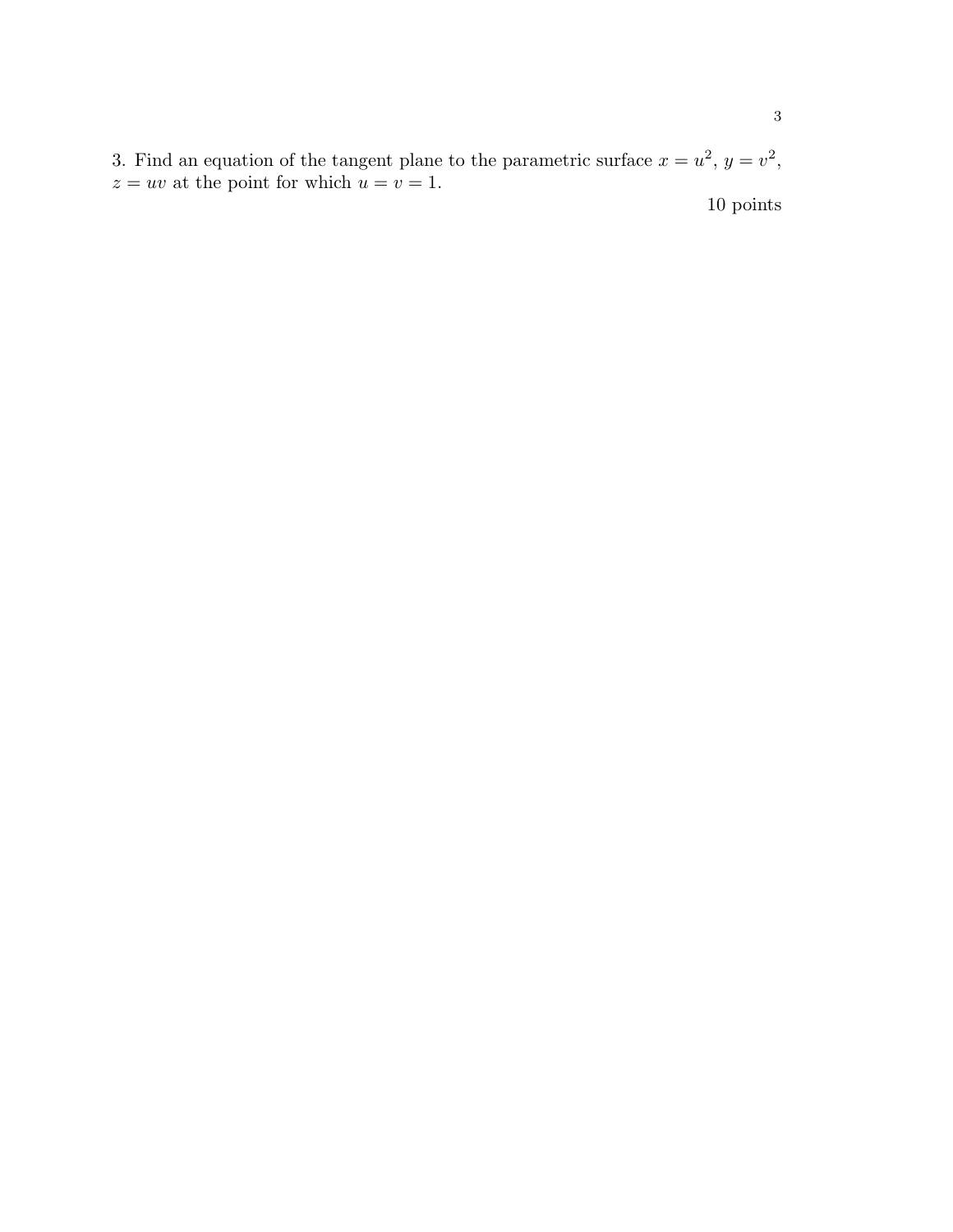4. Let  $a = xe^{y+z^2}$ ,  $x = 2uv$ ,  $y = u - v$ ,  $z = u + v$ . Find  $\partial a/\partial u$  and  $\partial a/\partial v$  when  $u = 3, v = -1.$ 10 points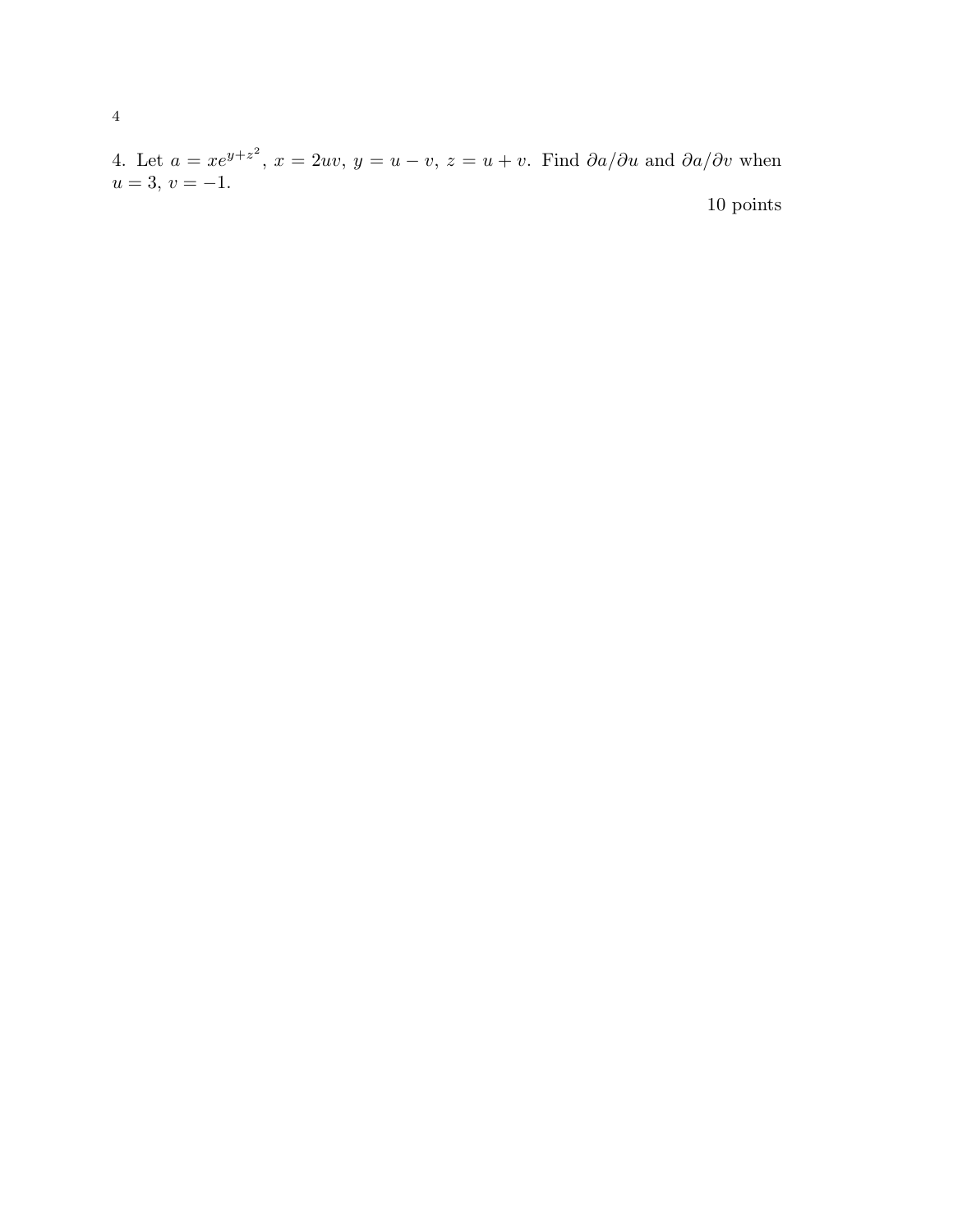5. Find  $\partial z/\partial x$  and  $\partial z/\partial y$  if  $x^2 + y^2 + z^2 = xyz + 2$ .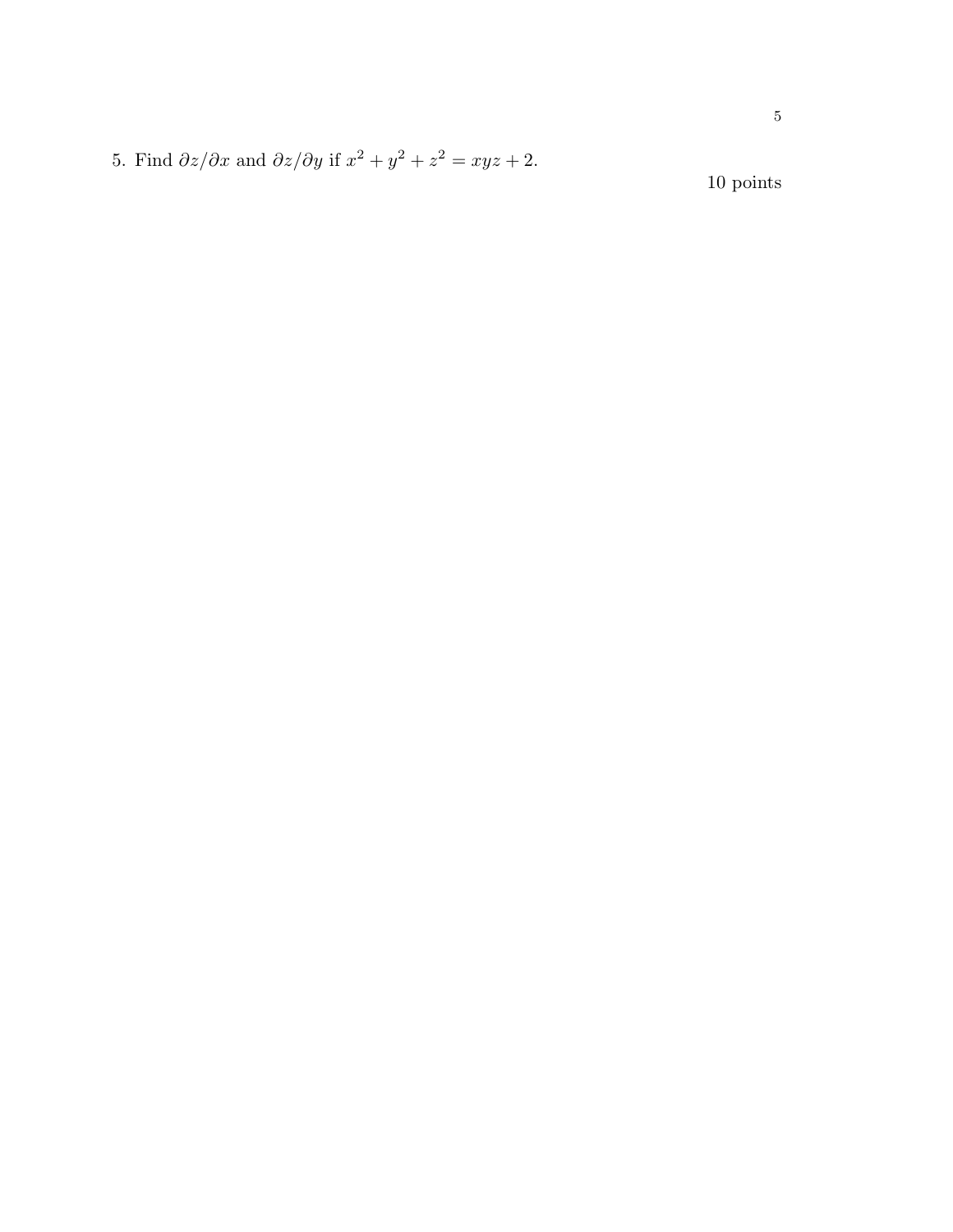6. Find the maximum rate of change of the function  $f(x, y) = xe^{-y} + ye^{-x}$  at the origin and the direction in which this rate of change occurs.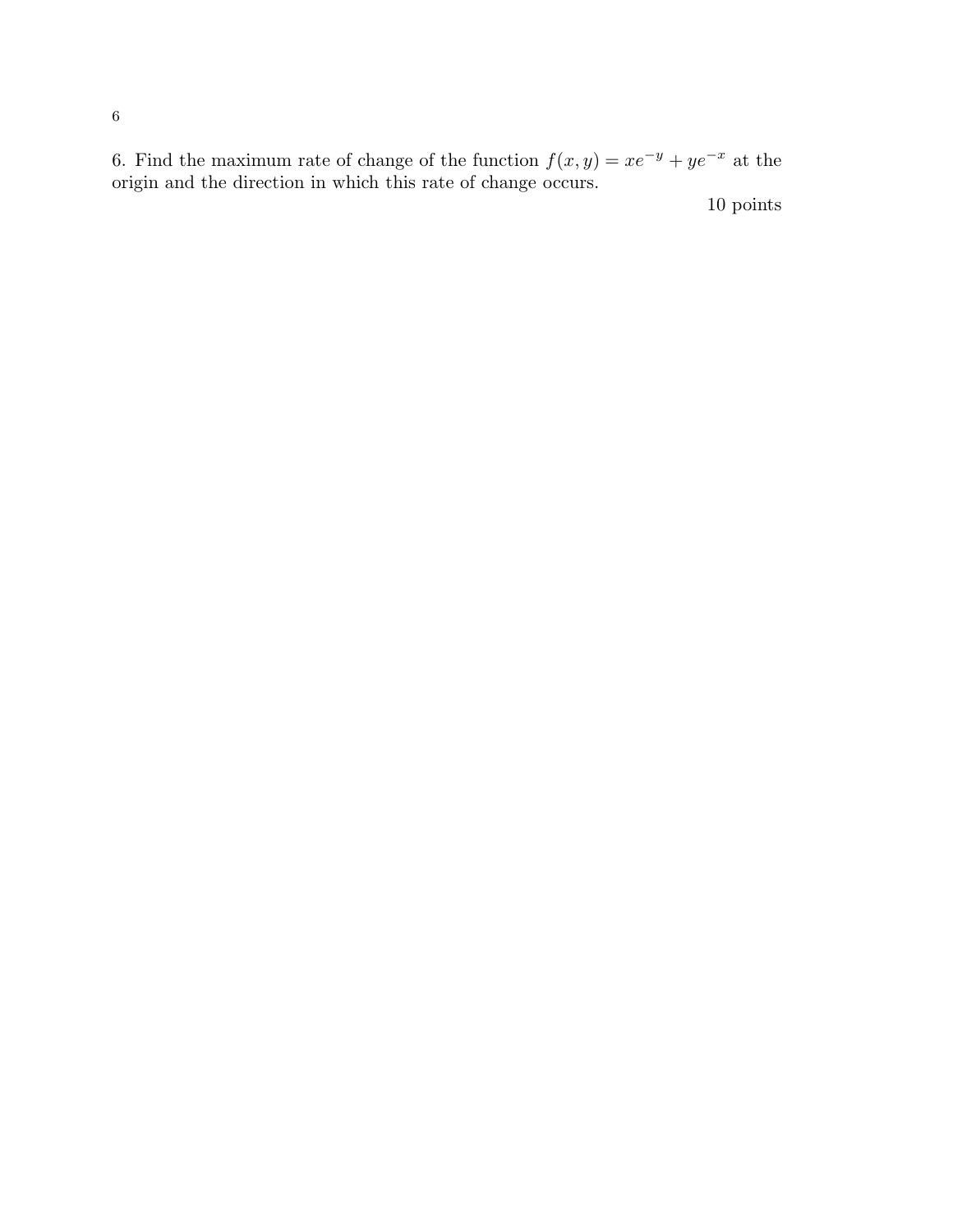7. Find the global minimum and maximum *values* of the function  $f(x, y) = 3x^2 - 3x^2$  $y^2 + y$  on the square

$$
\{(x,y) | |x| \le 1, |y| \le 1\}.
$$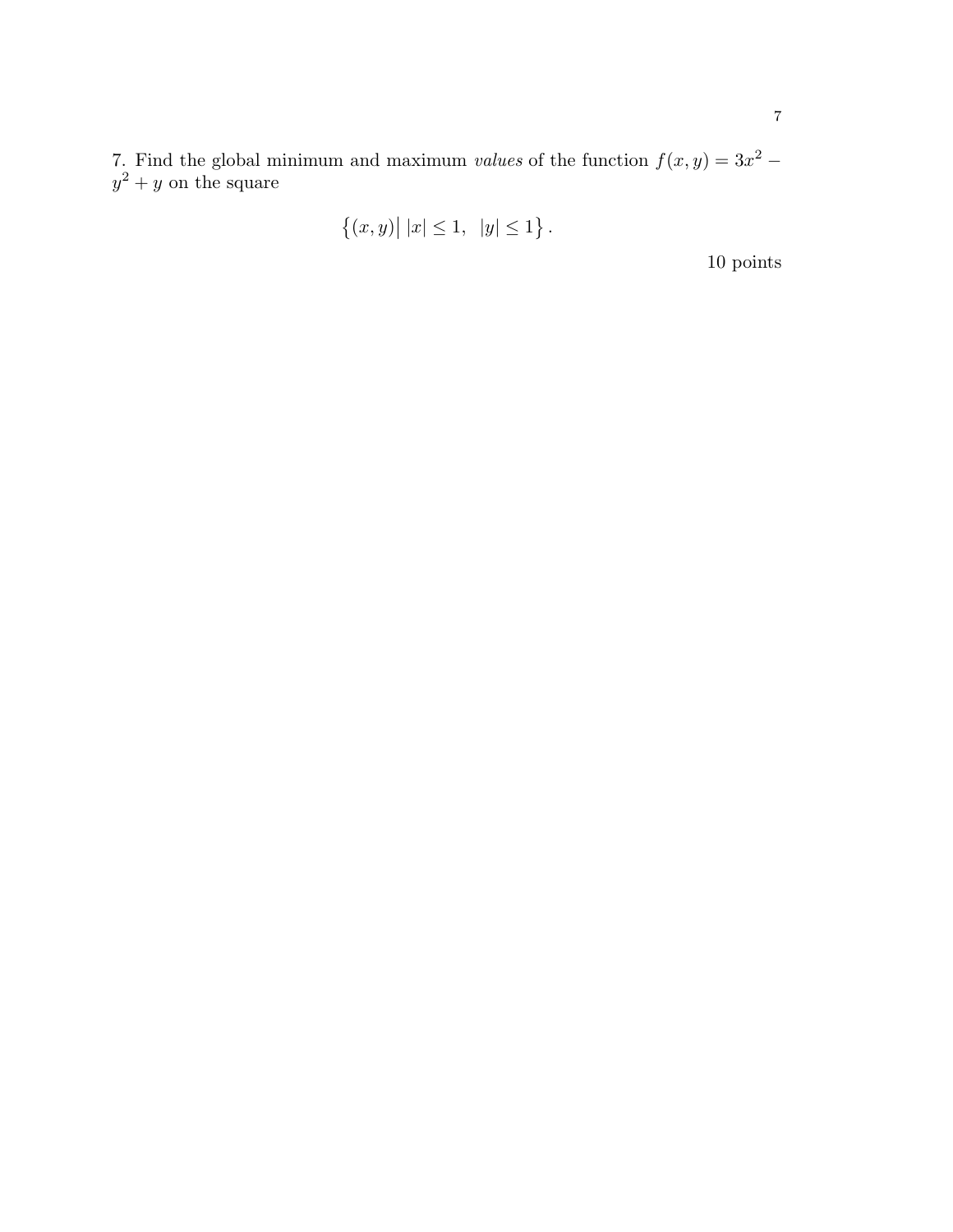8. Find the local minimum and maximum values and saddle points of the function  $f(x, y) = xy^2 e^{-x^2 - y^2}.$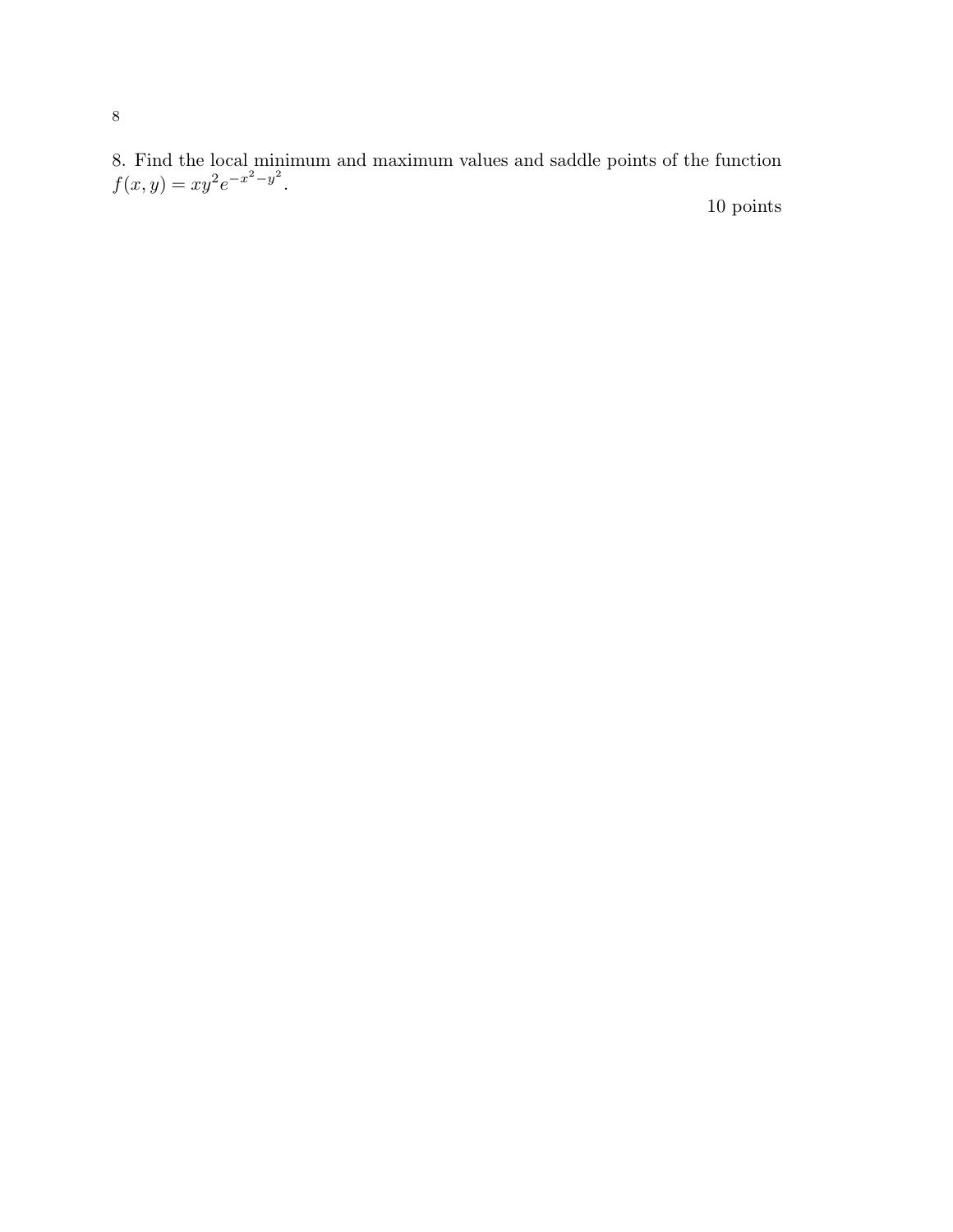9. Find the minimum and maximum values of the function  $f(x, y, z) = x^6 + y^6 + z^6$ on the unit sphere  $x^2 + y^2 + z^2 = 1$ .